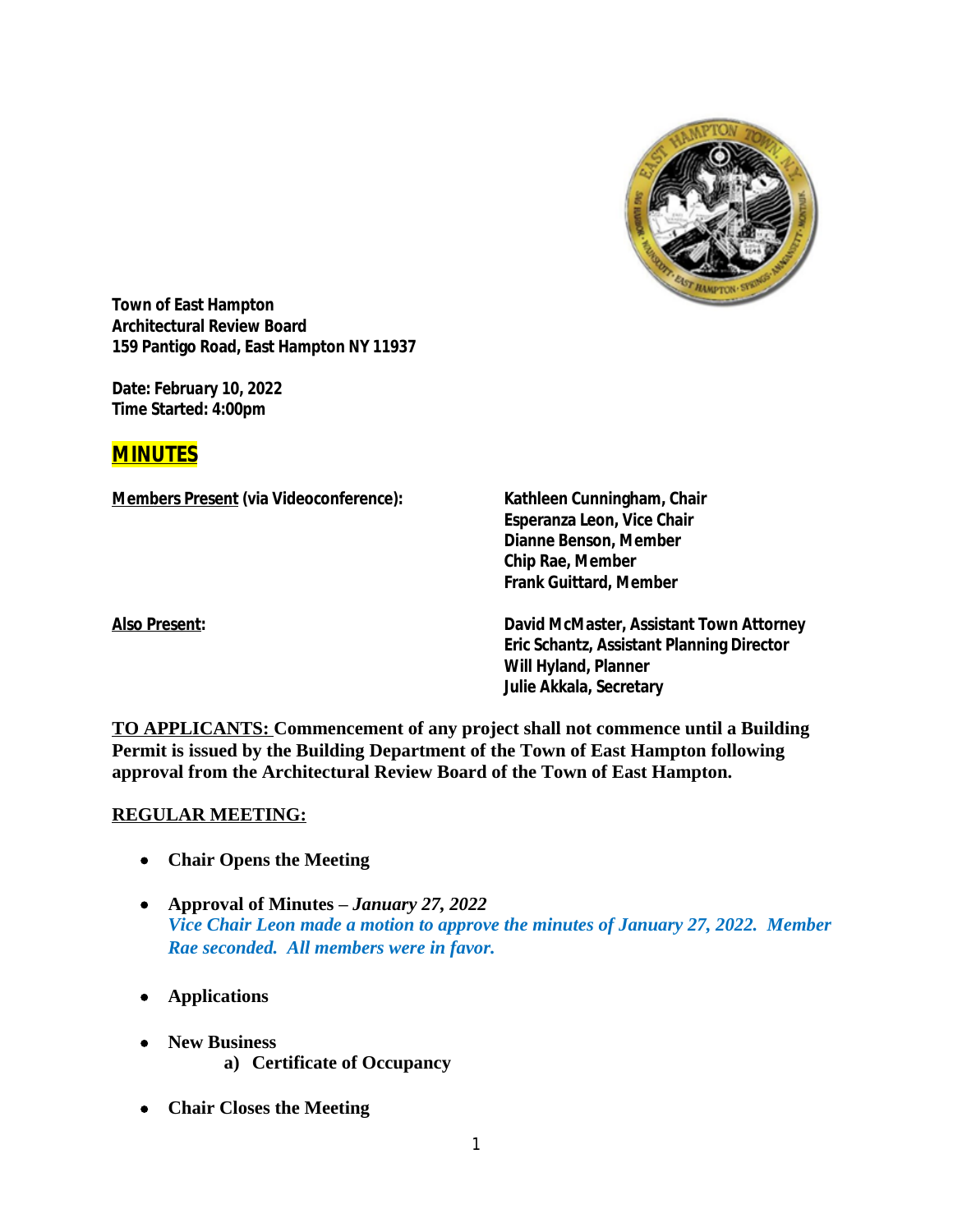# **Historical District:**

**1. Montauk Clubhouse LLC SCTM# 300-32-06-063 c/o: Robert Stern Architects 139 Deforest Road One Park Avenue Montauk, NY New York, NY 10016**

*Member Rae made a motion to approve the application as presented. Member Benson seconded. All members were in favor.*

## **Fences, Walls, Gates & Berms:**

**2. Valery Mnuchin SCTM# 300-197-7-5 c/o: Ramon Chavez Martinez 30 Wainscott Stone Road PO Box 426 Wainscott, NY East Hampton, NY**

*The application was deemed incomplete. The applicant will receive a follow-up letter listing further information required before the application can be placed on the ARB agenda.*

**3. Gregg & Joan Popkin SCTM# 300-73-3-1.14 c/o: Mark Cardone 25 Great Oak Way 2312 Sound Ave East Hampton, NY Baiting Hollow, NY**

*The application was deemed incomplete. The applicant will receive a follow-up letter listing further information required before the application can be placed on the ARB agenda.*

## **Agricultural Overlay:**

**4. 341 Town Lane LLC – Modification - POSTPONED SCTM# 300-149-5-4 c/o: Britton Bistrian 341 Town Lane PO Box 2756 Amagansett, NY 11930 Amagansett, NY 11930** *Resolution Dated***: November 15, 2019**

*The applicant has postponed their application until further notice.*